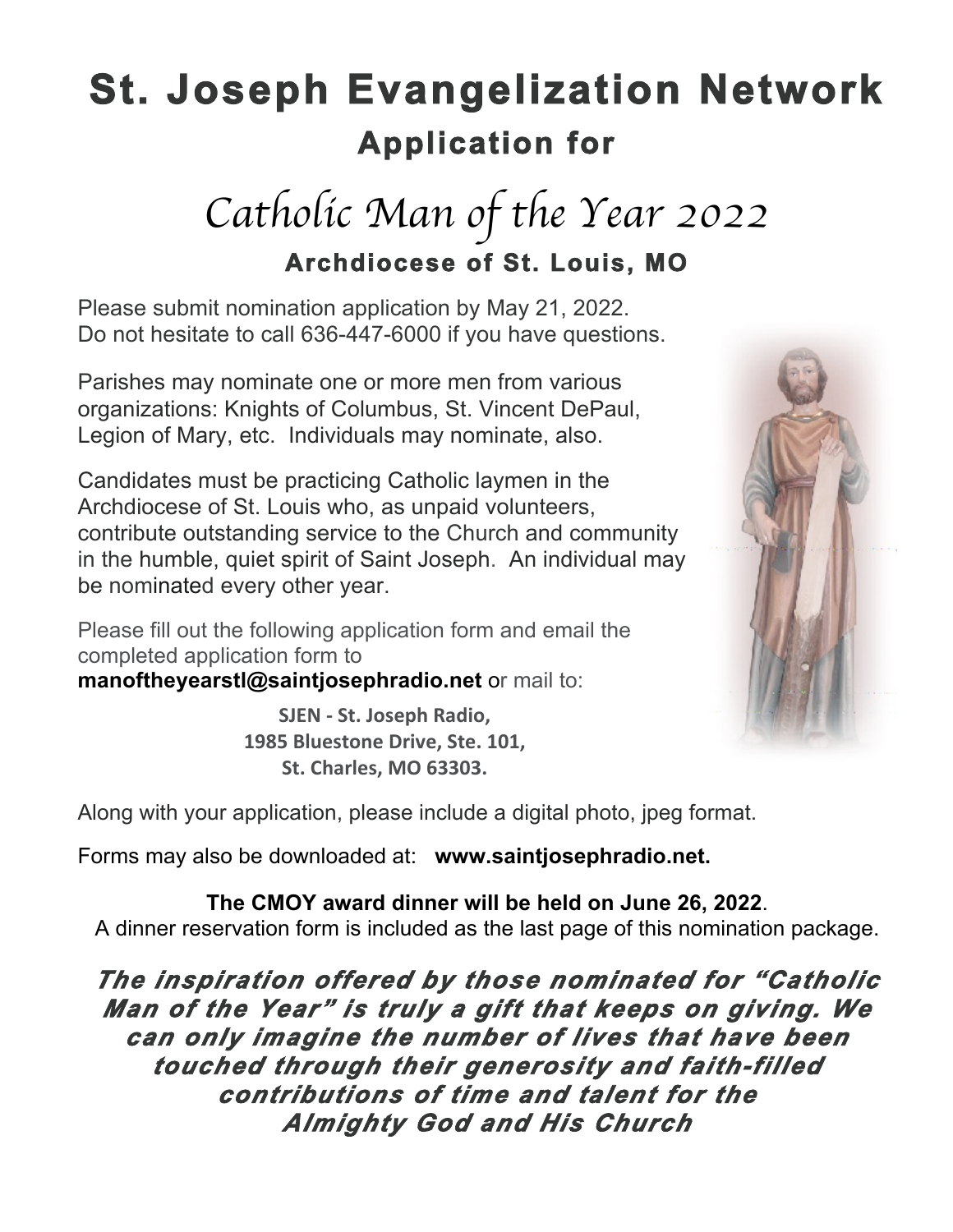## Catholic Man of the Year 2022

Dear Sponsor,

The Catholic identity of a man being nominated for the SJEN-Saint Joseph Radio Catholic Man of the Year (CMOY) is critical to the honor. Therefore, the Archdiocese of St. Louis has requested that we receive assurance of his good standing with the Church, both on a personal level and a public level. This is to be done by answering the questions, below. The nominee's pastor's signature on this form will confirm his Catholic identity.

Thank you in advance for your assistance with this aspect of the nomination process.

Sincerely in Christ,

Lu Cortese, Executive Director SIEN-St. Joseph Radio

**Sponsor completes the brief questionnaire, below, and the first page of the application** *prior* to Pastor's approval.

1. How long have you known this nominee? \_\_\_\_\_\_\_\_\_\_\_\_\_\_\_\_\_\_\_\_\_\_\_\_\_\_\_\_\_\_\_\_\_\_\_\_\_\_\_\_\_\_\_\_\_\_\_

2. Does he adhere to the faith and moral teachings of the Catholic Church?

3. If married, is his marriage valid according to the Church? \_\_\_\_\_\_\_\_\_\_\_\_\_\_\_\_\_\_

4. Do you know any reason why this nominee would not represent a good example of a "Catholic Man of the Year"? Please answer "yes" or "no", only, to respect personal privacy: \_\_\_\_\_\_\_\_\_\_\_\_\_\_\_\_\_\_\_\_\_\_

\_\_\_\_\_\_\_\_\_\_\_\_\_\_\_\_\_\_\_\_\_\_\_\_\_\_\_\_\_\_\_\_\_\_\_\_\_\_\_\_\_\_\_\_\_\_\_\_\_\_\_\_\_\_\_\_\_\_\_\_\_\_\_\_\_\_\_\_\_\_\_\_\_\_\_\_\_\_\_\_\_\_\_\_\_\_\_\_\_\_\_\_\_\_\_\_\_\_\_\_\_

\_\_\_\_\_\_\_\_\_\_\_\_\_\_\_\_\_\_\_\_\_\_\_\_\_\_\_\_\_\_\_\_\_\_\_\_\_\_\_\_\_\_\_\_\_\_\_\_\_\_\_\_\_\_\_\_\_\_\_\_\_\_\_\_\_\_\_\_\_\_\_\_\_\_\_\_\_\_\_\_\_\_\_\_\_\_\_\_\_\_\_\_\_\_\_\_\_\_\_\_\_

\_\_\_\_\_\_\_\_\_\_\_\_\_\_\_\_\_\_\_\_\_\_\_\_\_\_\_\_\_\_\_\_\_\_\_\_\_\_\_\_\_\_\_\_\_\_\_\_\_\_\_\_\_\_\_\_\_\_\_\_\_\_\_\_\_\_\_\_\_\_\_\_\_\_\_\_\_\_\_\_\_\_\_\_\_\_\_\_\_\_\_\_\_\_\_\_\_\_\_\_\_

5. Additional Comments (optional):

*Pastor's Signature:\_\_\_\_\_\_\_\_\_\_\_\_\_\_\_\_\_\_\_\_\_\_\_\_\_\_\_\_\_\_\_\_\_\_\_\_\_\_\_\_\_\_\_\_\_\_\_\_\_\_\_ Date:\_\_\_\_\_\_\_\_\_\_\_\_\_\_\_\_\_\_\_\_\_\_\_\_*

## *Catholic Man of the Year Application*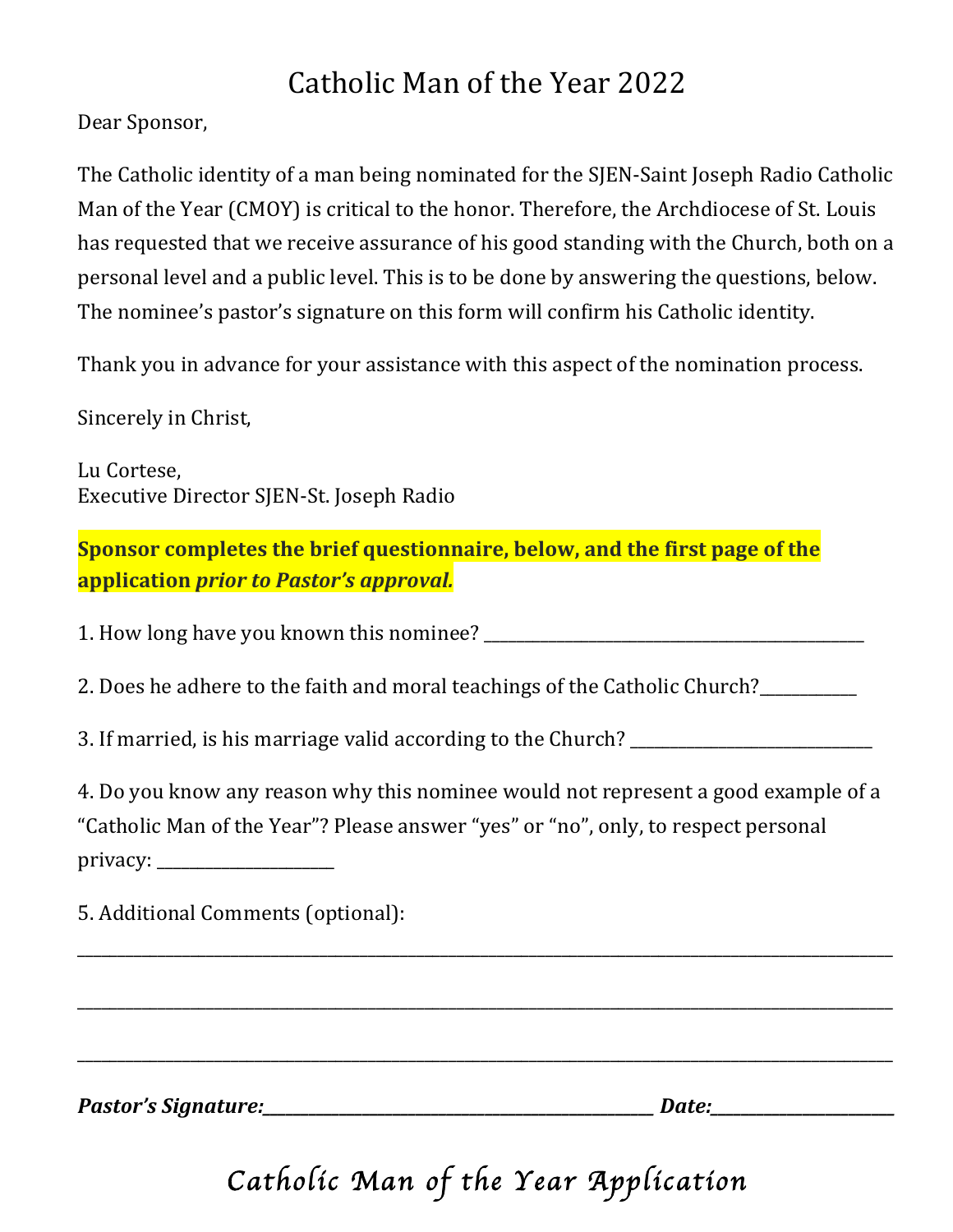| <b>Street Address</b>                     |  |                                                    |  |  |
|-------------------------------------------|--|----------------------------------------------------|--|--|
|                                           |  |                                                    |  |  |
| City                                      |  |                                                    |  |  |
| Home phone                                |  |                                                    |  |  |
| E-mail Address                            |  |                                                    |  |  |
| Parish                                    |  |                                                    |  |  |
| Name of Wife, if Applicable               |  | Number of Children                                 |  |  |
| Name of Sponsoring Parish or Organization |  | Phone Number                                       |  |  |
| <b>Contact Name for Sponsor</b>           |  |                                                    |  |  |
|                                           |  |                                                    |  |  |
| Nominee                                   |  | Date                                               |  |  |
| Sponsor                                   |  |                                                    |  |  |
| Pastor of Nominee's Parish                |  |                                                    |  |  |
|                                           |  | State<br>Cell Phone<br><b>Phone Number</b><br>Date |  |  |

*Archdiocese of St. Louis, MO*

(Please provide responses on separate sheets)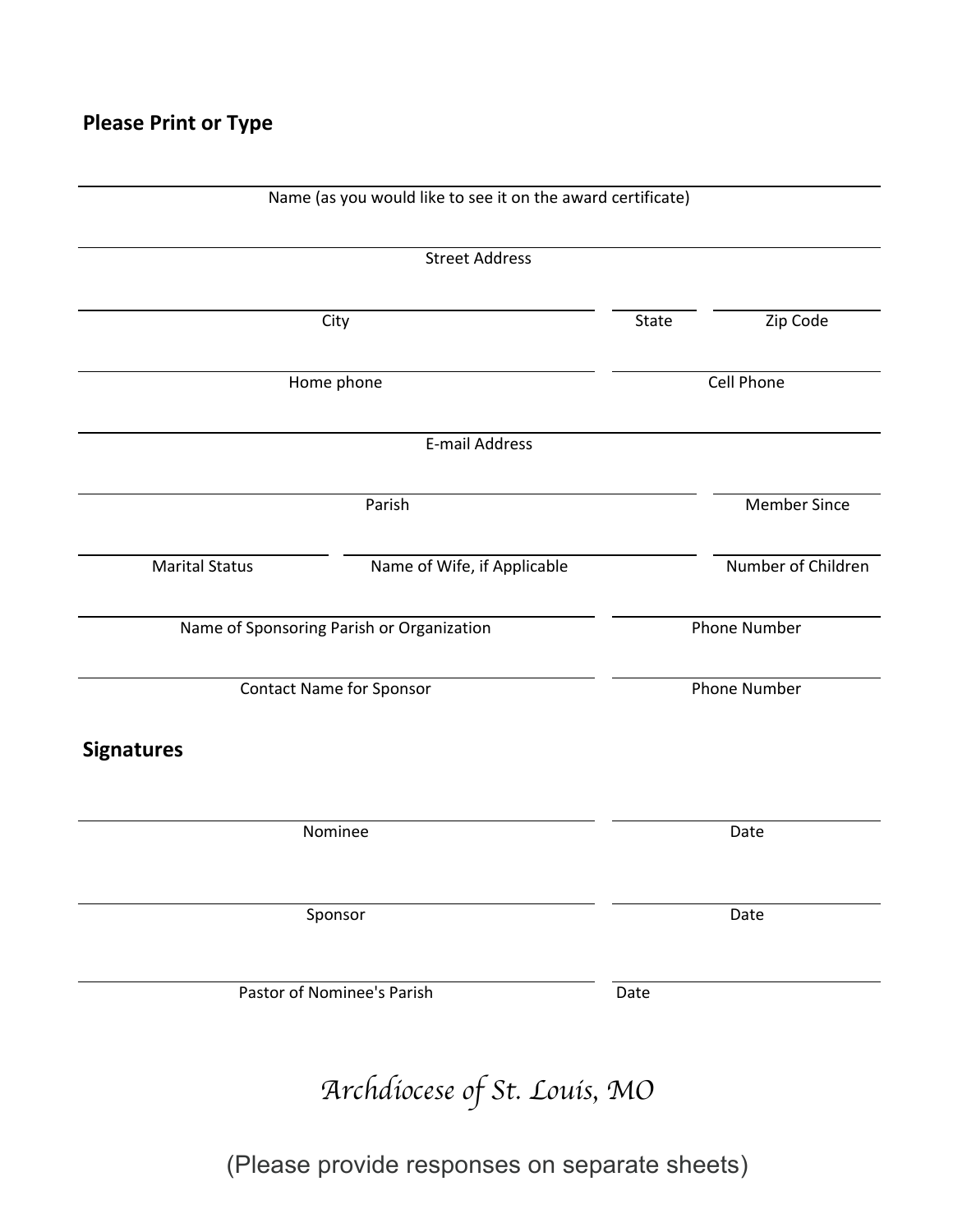#### **To Be Completed By Nominee:**

**1. Current Services (**Include names of organizations, clubs, activities, ministries, etc. and who is affected by your service, e.g. helping children, homeless, sick, etc.)**:**

1.1 Identify your current service record and activities for church, community, family, etc.

1.2 List significant activities of the past five (5) years.

**2. Service History beyond the past five (5) years** (Include names of organizations, clubs, activities, ministries, etc. and who was affected by your service, e.g. helping children, homeless, sick, etc.)**:**

2.1 Past activities, Church/Community/Faith

2.2 List significant activities of your life experiences.

**3. General Questions** (We suggest filling out this part with your sponsor in an interview format. Tell us your story)**:**

3.1 Tell us what drives you to volunteer for God.

3.2 What and/or who helped to form your moral and spiritual outlook on life?

3.3 What and/or who motivates you to do the work that you do and to be in service?

3.4 What do you think is the most important way to pass on the faith to future generations?

#### **To be filled out by Sponsor**

Provide the reasons why you are nominating this man, including his unique qualities that make him a good Catholic Man of the Year candidate. Include any additional church, family, and personal information that would help the judges understand the qualities and virtues of your nominee – characteristics that exemplify those of St. Joseph: hard worker, protector, holy, just, defender of the faith, etc. These inputs can be very helpful for our judges to learn about the nominee.